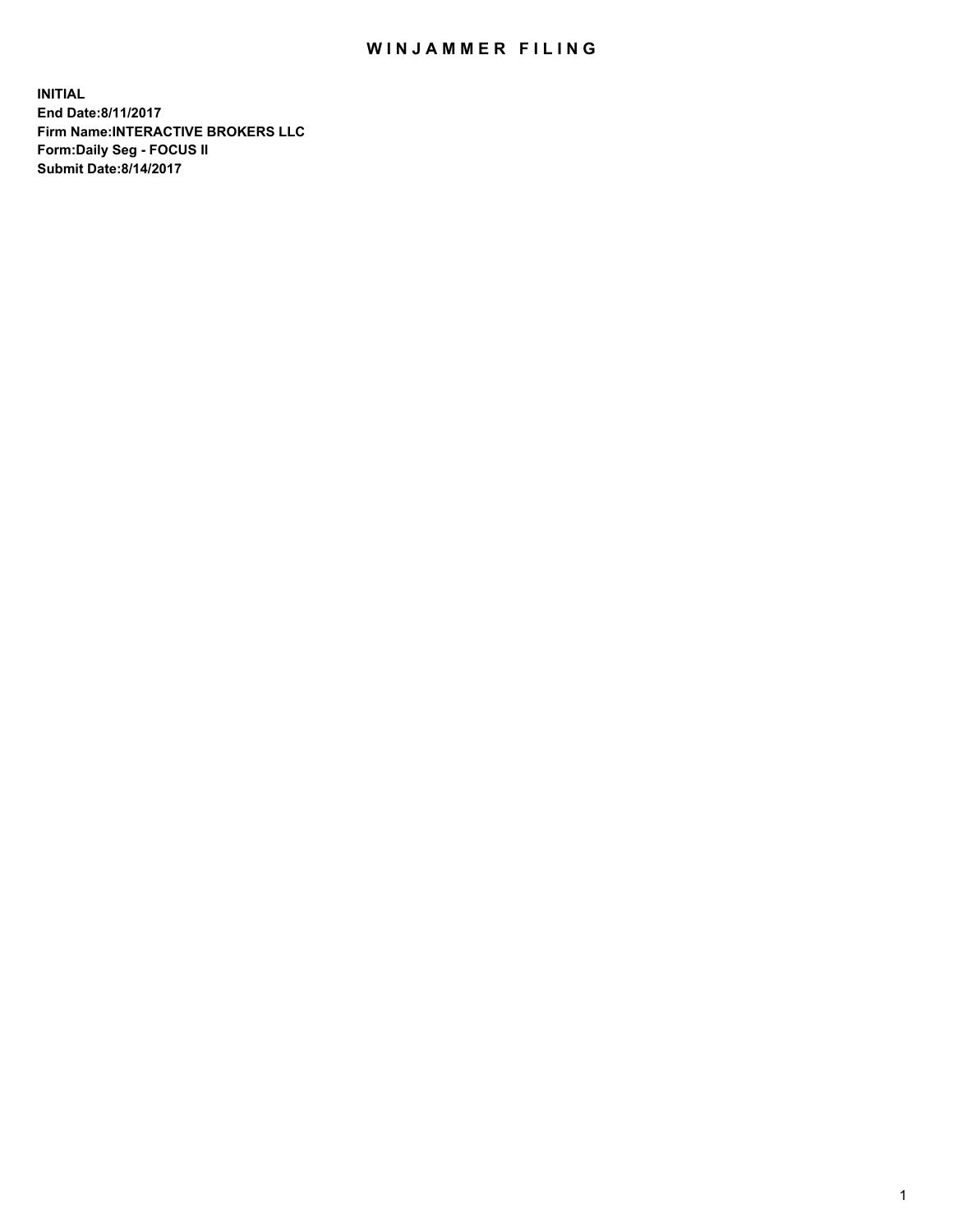## **INITIAL End Date:8/11/2017 Firm Name:INTERACTIVE BROKERS LLC Form:Daily Seg - FOCUS II Submit Date:8/14/2017 Daily Segregation - Cover Page**

| Name of Company<br><b>Contact Name</b><br><b>Contact Phone Number</b><br><b>Contact Email Address</b>                                                                                                                                                                                                                          | <b>INTERACTIVE BROKERS LLC</b><br>James Menicucci<br>203-618-8085<br>jmenicucci@interactivebrokers.c<br>om |
|--------------------------------------------------------------------------------------------------------------------------------------------------------------------------------------------------------------------------------------------------------------------------------------------------------------------------------|------------------------------------------------------------------------------------------------------------|
| FCM's Customer Segregated Funds Residual Interest Target (choose one):<br>a. Minimum dollar amount: ; or<br>b. Minimum percentage of customer segregated funds required:%; or<br>c. Dollar amount range between: and; or<br>d. Percentage range of customer segregated funds required between:% and%.                          | $\overline{\mathbf{0}}$<br>0<br>155,000,000 245,000,000<br>0 <sub>0</sub>                                  |
| FCM's Customer Secured Amount Funds Residual Interest Target (choose one):<br>a. Minimum dollar amount: ; or<br>b. Minimum percentage of customer secured funds required:%; or<br>c. Dollar amount range between: and; or<br>d. Percentage range of customer secured funds required between:% and%.                            | $\overline{\mathbf{0}}$<br>$\overline{\mathbf{0}}$<br>80,000,000 120,000,000<br>00                         |
| FCM's Cleared Swaps Customer Collateral Residual Interest Target (choose one):<br>a. Minimum dollar amount: ; or<br>b. Minimum percentage of cleared swaps customer collateral required:% ; or<br>c. Dollar amount range between: and; or<br>d. Percentage range of cleared swaps customer collateral required between:% and%. | $\overline{\mathbf{0}}$<br>$\overline{\mathbf{0}}$<br>0 <sub>0</sub><br><u>00</u>                          |

Attach supporting documents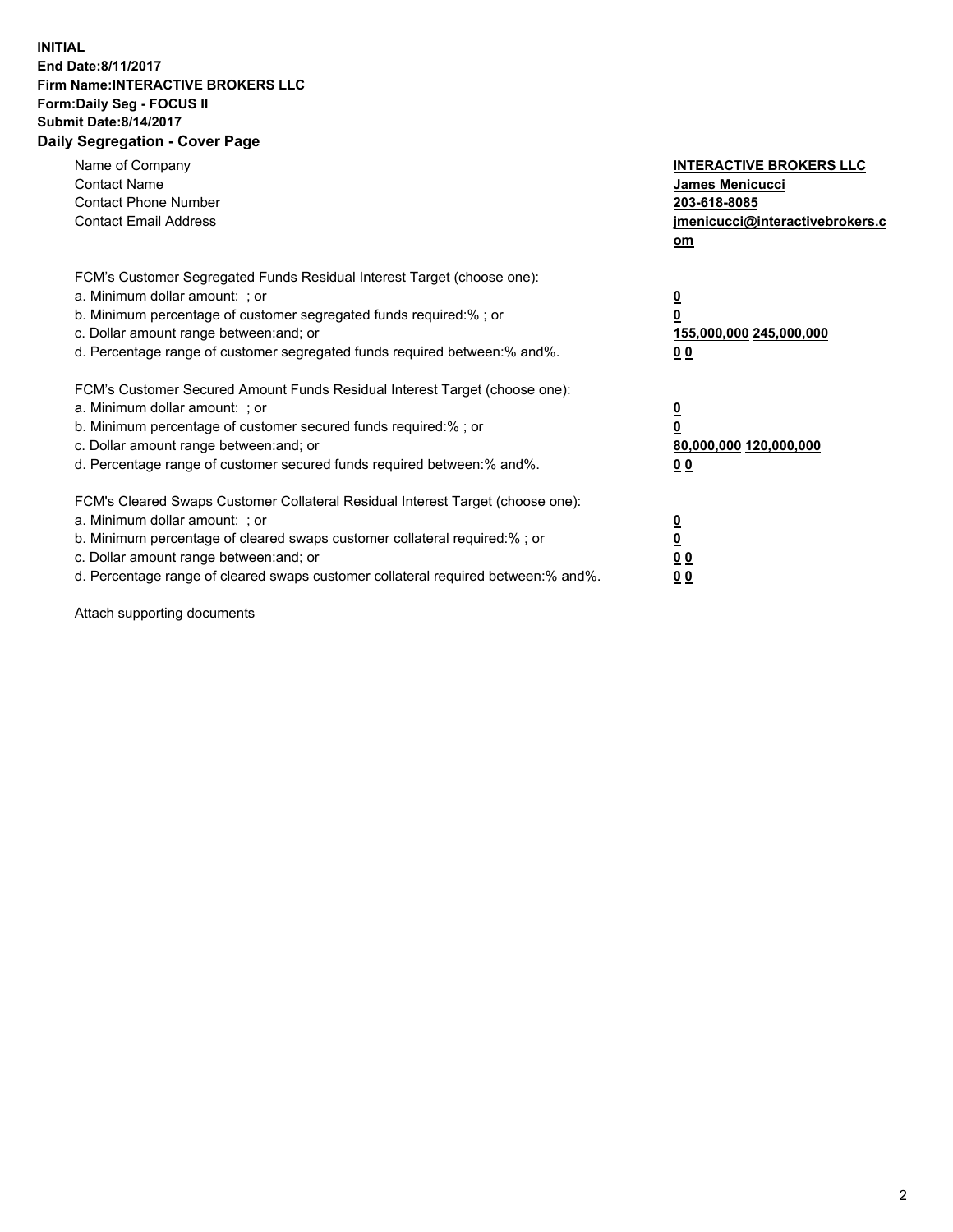## **INITIAL End Date:8/11/2017 Firm Name:INTERACTIVE BROKERS LLC Form:Daily Seg - FOCUS II Submit Date:8/14/2017 Daily Segregation - Secured Amounts**

|     | Dany Oogrogaach - Ocearea Amounte                                                                          |                                  |
|-----|------------------------------------------------------------------------------------------------------------|----------------------------------|
|     | Foreign Futures and Foreign Options Secured Amounts                                                        |                                  |
|     | Amount required to be set aside pursuant to law, rule or regulation of a foreign                           | $0$ [7305]                       |
|     | government or a rule of a self-regulatory organization authorized thereunder                               |                                  |
| 1.  | Net ledger balance - Foreign Futures and Foreign Option Trading - All Customers                            |                                  |
|     | A. Cash                                                                                                    | 372,417,224 [7315]               |
|     | B. Securities (at market)                                                                                  | $0$ [7317]                       |
| 2.  | Net unrealized profit (loss) in open futures contracts traded on a foreign board of trade                  | 10,530,184 [7325]                |
| 3.  | Exchange traded options                                                                                    |                                  |
|     | a. Market value of open option contracts purchased on a foreign board of trade                             | <b>30,466</b> [7335]             |
|     | b. Market value of open contracts granted (sold) on a foreign board of trade                               | -11,696 <sup>[7337]</sup>        |
| 4.  | Net equity (deficit) (add lines 1.2. and 3.)                                                               | 361,905,810 [7345]               |
| 5.  | Account liquidating to a deficit and account with a debit balances - gross amount                          | 3,385 [7351]                     |
|     | Less: amount offset by customer owned securities                                                           | 0 [7352] 3,385 [7354]            |
| 6.  | Amount required to be set aside as the secured amount - Net Liquidating Equity                             | 361,909,195 [7355]               |
|     | Method (add lines 4 and 5)                                                                                 |                                  |
| 7.  | Greater of amount required to be set aside pursuant to foreign jurisdiction (above) or line                | 361,909,195 [7360]               |
|     | 6.                                                                                                         |                                  |
|     | FUNDS DEPOSITED IN SEPARATE REGULATION 30.7 ACCOUNTS                                                       |                                  |
| 1.  | Cash in banks                                                                                              |                                  |
|     | A. Banks located in the United States                                                                      | 65,135,587 [7500]                |
|     | B. Other banks qualified under Regulation 30.7                                                             | 0 [7520] 65,135,587 [7530]       |
| 2.  | <b>Securities</b>                                                                                          |                                  |
|     | A. In safekeeping with banks located in the United States                                                  | 343,809,315 [7540]               |
|     | B. In safekeeping with other banks qualified under Regulation 30.7                                         | 0 [7560] 343,809,315 [7570]      |
| 3.  | Equities with registered futures commission merchants                                                      |                                  |
|     | A. Cash                                                                                                    | $0$ [7580]                       |
|     | <b>B.</b> Securities                                                                                       | $0$ [7590]                       |
|     | C. Unrealized gain (loss) on open futures contracts                                                        | $0$ [7600]                       |
|     | D. Value of long option contracts                                                                          | $0$ [7610]                       |
|     | E. Value of short option contracts                                                                         | 0 [7615] 0 [7620]                |
| 4.  | Amounts held by clearing organizations of foreign boards of trade                                          |                                  |
|     | A. Cash                                                                                                    | $0$ [7640]                       |
|     | <b>B.</b> Securities                                                                                       | $0$ [7650]                       |
|     | C. Amount due to (from) clearing organization - daily variation                                            | $0$ [7660]                       |
|     | D. Value of long option contracts                                                                          | $0$ [7670]                       |
|     | E. Value of short option contracts                                                                         | 0 [7675] 0 [7680]                |
| 5.  | Amounts held by members of foreign boards of trade                                                         |                                  |
|     | A. Cash                                                                                                    | 83,298,114 [7700]                |
|     | <b>B.</b> Securities                                                                                       | $0$ [7710]                       |
|     | C. Unrealized gain (loss) on open futures contracts                                                        | -8,201,435 [7720]                |
|     | D. Value of long option contracts                                                                          | 30,466 [7730]                    |
|     | E. Value of short option contracts                                                                         | -11,696 [7735] 75,115,449 [7740] |
| 6.  | Amounts with other depositories designated by a foreign board of trade                                     | $0$ [7760]                       |
| 7.  | Segregated funds on hand                                                                                   | $0$ [7765]                       |
| 8.  | Total funds in separate section 30.7 accounts                                                              | 484,060,351 [7770]               |
| 9.  | Excess (deficiency) Set Aside for Secured Amount (subtract line 7 Secured Statement<br>Page 1 from Line 8) | 122, 151, 156 [7380]             |
| 10. | Management Target Amount for Excess funds in separate section 30.7 accounts                                | 80,000,000 [7780]                |
| 11. | Excess (deficiency) funds in separate 30.7 accounts over (under) Management Target                         | 42,151,156 [7785]                |
|     |                                                                                                            |                                  |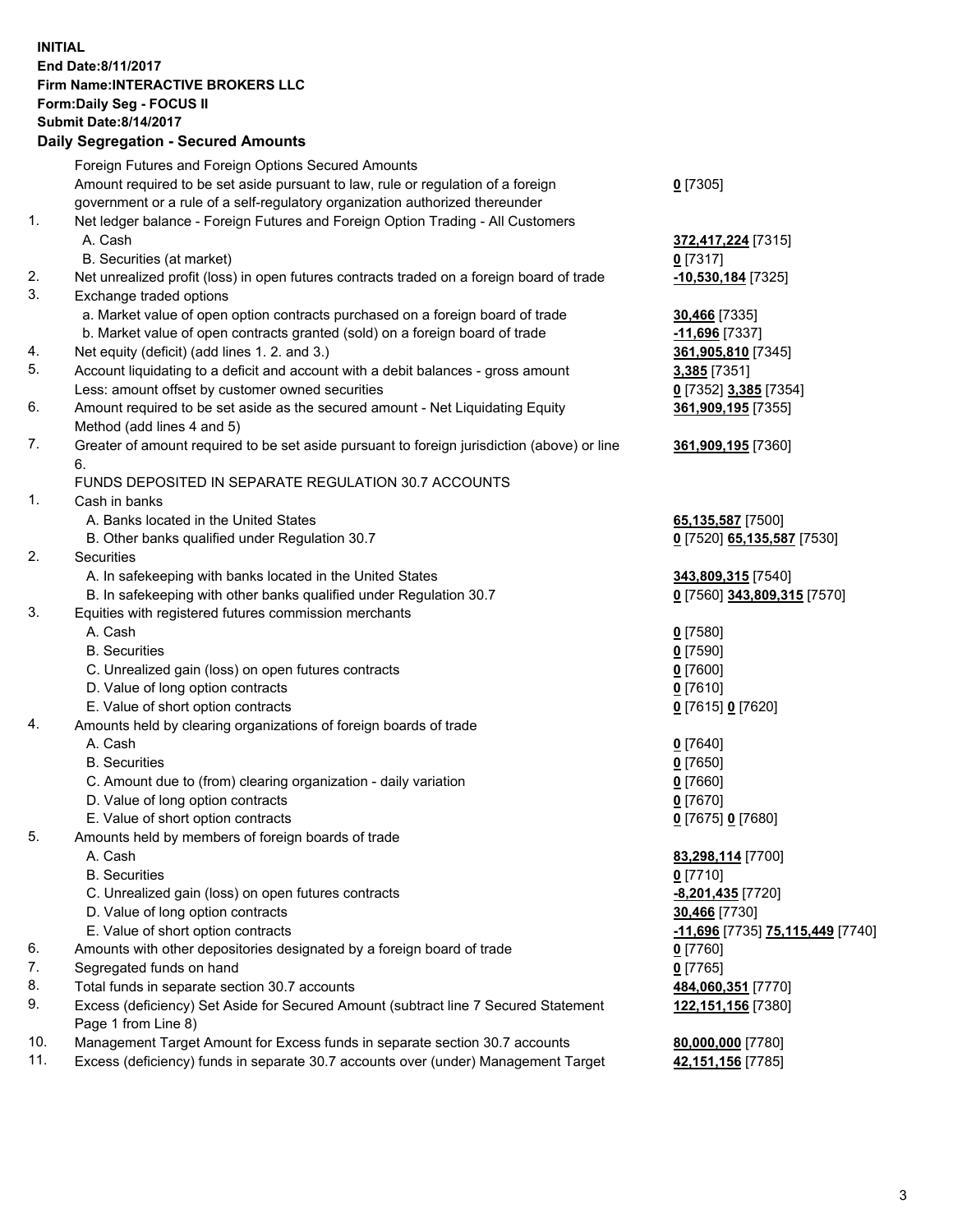**INITIAL End Date:8/11/2017 Firm Name:INTERACTIVE BROKERS LLC Form:Daily Seg - FOCUS II Submit Date:8/14/2017 Daily Segregation - Segregation Statement** SEGREGATION REQUIREMENTS(Section 4d(2) of the CEAct) 1. Net ledger balance A. Cash **4,515,019,345** [7010] B. Securities (at market) **0** [7020] 2. Net unrealized profit (loss) in open futures contracts traded on a contract market **-8,598,075** [7030] 3. Exchange traded options A. Add market value of open option contracts purchased on a contract market **232,112,551** [7032] B. Deduct market value of open option contracts granted (sold) on a contract market **-345,406,403** [7033] 4. Net equity (deficit) (add lines 1, 2 and 3) **4,393,127,418** [7040] 5. Accounts liquidating to a deficit and accounts with debit balances - gross amount **210,382** [7045] Less: amount offset by customer securities **0** [7047] **210,382** [7050] 6. Amount required to be segregated (add lines 4 and 5) **4,393,337,800** [7060] FUNDS IN SEGREGATED ACCOUNTS 7. Deposited in segregated funds bank accounts A. Cash **1,045,407,155** [7070] B. Securities representing investments of customers' funds (at market) **2,277,717,075** [7080] C. Securities held for particular customers or option customers in lieu of cash (at market) **0** [7090] 8. Margins on deposit with derivatives clearing organizations of contract markets A. Cash **518,791,537** [7100] B. Securities representing investments of customers' funds (at market) **882,097,299** [7110] C. Securities held for particular customers or option customers in lieu of cash (at market) **0** [7120] 9. Net settlement from (to) derivatives clearing organizations of contract markets **777,234** [7130] 10. Exchange traded options A. Value of open long option contracts **232,110,152** [7132] B. Value of open short option contracts **-345,415,989** [7133] 11. Net equities with other FCMs A. Net liquidating equity **0** [7140] B. Securities representing investments of customers' funds (at market) **0** [7160] C. Securities held for particular customers or option customers in lieu of cash (at market) **0** [7170] 12. Segregated funds on hand **0** [7150] 13. Total amount in segregation (add lines 7 through 12) **4,611,484,463** [7180] 14. Excess (deficiency) funds in segregation (subtract line 6 from line 13) **218,146,663** [7190] 15. Management Target Amount for Excess funds in segregation **155,000,000** [7194] 16. Excess (deficiency) funds in segregation over (under) Management Target Amount **63,146,663** [7198]

Excess